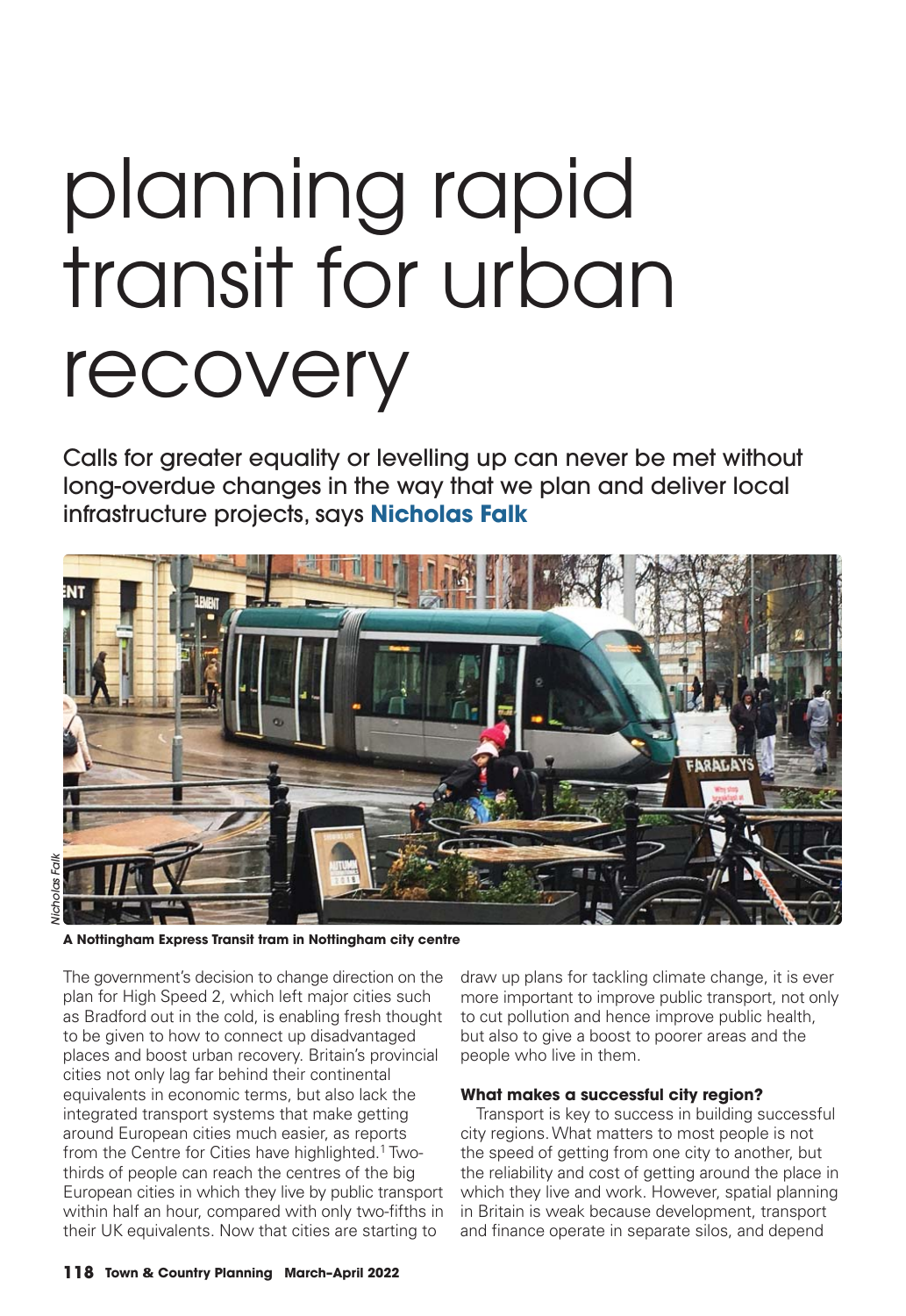

**Fig. 1 Per-capita private passenger transport energy use and urban density in global cities**

*Source:* P Newman: 'Density, the sustainability multiplier: some myths and truths with application to Perth, Australia'. *Sustainability*, 2014, Vol. 6 (9), 6467–87

too much on central government. Few see the city as a whole and over the longer term. Higher-density areas consume less energy and hence create lower carbon emissions, as research reveals (see Fig. 1), but British cities are also hampered by low-rise buildings and sprawling suburbs — any expansion will lead to increased congestion and will be capped by the impossibility of increasing road capacity to meet the increased demand. Consequently, their future depends on reducing traffic, not on the introduction of electric or autonomous cars.

 To make urban recovery or transformation viable, we need to rebuild at higher densities around railway stations. Under-used land on the edge of town centres can provide ideal homes for those looking for their first or last homes, as international models in good cities such as Vienna and Copenhagen demonstrate.2 As I have argued in a series of articles in Town & Country Planning,<sup>3</sup> this calls for different approaches to spatial planning, as well as measures to tap into land value uplift to help fund local infrastructure.4 Simply reacting to proposals from developers will never turn the tide.

 Planners are now being asked to consider the impacts of their decisions on climate change as well as on 'levelling up', and the options before

them are ever more complex and of uncertain outcome. Meanwhile, shortages of both finance and capacity are creating interest in financial tools such as land value capture, and even potential reforms to property taxation.<sup>5</sup>

 The *City Investment Analysis Report* report produced by the Climate Investment Commission, backed by the Core Cities, London Councils and the Connected Places Catapult, rightly calls for 'placebased investment demonstrators […] public-private partnerships [and] more detailed planning to secure investment'.<sup>6</sup> Interestingly, the contribution that rail could make is virtually ignored, although there is a reference to the Brentford-to-Southall scheme, which Jonathan Manns and I originally promoted as part of a concerted effort to reshape West London.<sup>7</sup> However, without a focus such as a transport corridor, appropriate delivery mechanisms, and opportunities for investors to share in the uplift in land values from development, it is hard to see how the finance that is potentially available for 'green investment' will ever be tapped, or carbon emissions cut.

# **How rapid transit can help**

The best way of reducing traffic and pollution in the centre of cities is to upgrade the quality of mass or public transport. That allows traffic to be taken out of the centre, and space to be given over to active travel, whether walking or cycling. Public transport needs to be frequent, regular and affordable to compete with the appeal of private cars. To find out how successful cities have funded and organised rapid transit systems, the Academy of Urbanism held an online seminar that highlighted four leading examples — the solutions it demonstrated included upgrading suburban rail, as with DART (the Dublin Area Rapid Transit), building overhead metros, as in Copenhagen, and even street-running trams, as in Aarhus, Nottingham, and Dublin. The full conclusions are set out in a report and series of particularly insightful videos, $8$  but some of the highlights are outlined below.

 Light rail systems or tramways can work much better than buses because they offer better performance and carry many more people in comfort. They also have a permanence that will encourage developers to invest. A tramcar follows the narrow street-based path that its rails take it on, and can go round tight corners. And a steel wheel on a steel rail is much less polluting than rubber tyres. The upfront investment is usually greater, but needs to be evaluated as part of a total makeover of the city centre or the regeneration of an isolated area. This is because much of the infrastructure cost goes in upgrading underground utilities and remaking the street (French tramway proponents define this approach as 'façade to façade').

 Trams have a particular contribution to make in historic cities, where densities are high, and where there are lots of tourist and students to pick up. Yet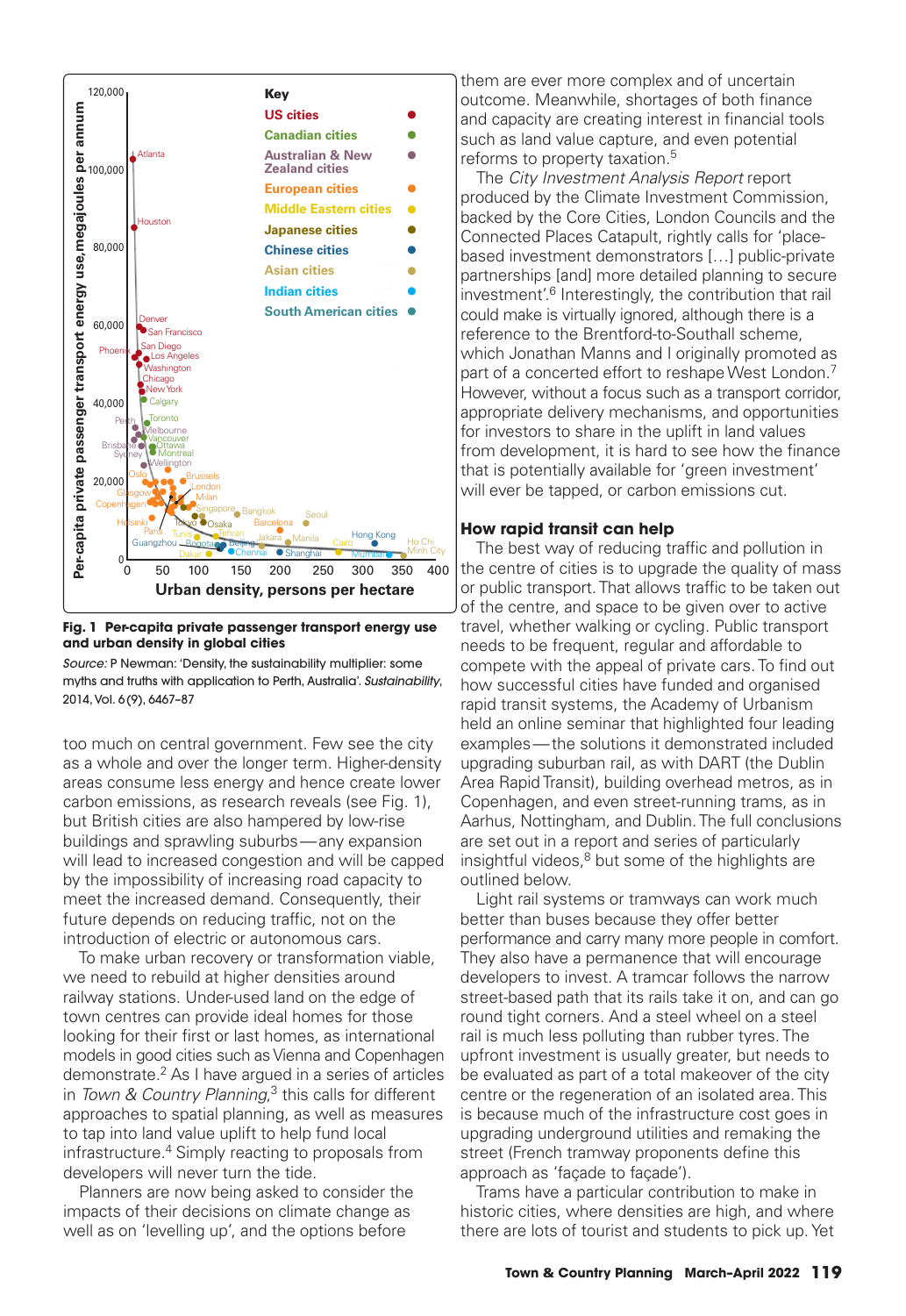even though cities such as Oxford and Cambridge lag behind comparable cities such as Grenoble or Heidelberg, there is no funding for proper feasibility studies to assess options, let alone pilot projects. URBED's report on a seminar held with experts from University College London in 2015 highlighted the gaps.9 A startling chart (see Fig. 2) showed that while Germany had maintained its large number of light rail systems, and France had rebuilt rapidly over the preceding 20 years, Britain had lagged far behind. It is no coincidence that French provincial cities have grown much faster than Paris, with Montpellier being the outstanding example of turning a sleepy university town into the fastestgrowing French city, based on a technopole and an extensive tram system.

 All the cities in these success stories put particular effort into engaging with communities to overcome possible opposition. Schemes were developed in phases so that people were won over. Partnerships were set up to pool resources, starting with public land in the case of Copenhagen. The uplift in land values from building the new town of Ørestad on the route to Copenhagen Airport was enough to fund the first line of the city's Metro. The public development company used to build Ørestad has gone on to redevelop redundant dockland, accompanied by the implementation of a second line. In Aarhus, Denmark's second city, the local authority acquires land far in advance of future development so that the community can control what happens and fully benefit from public investment.

## **Financing rapid transit**

 Because tram systems are expensive, they require major up-front commitments from local authorities. Many of the costs relate to the relocation of underground services and upgrading the public realm — which are not necessarily transport costs. It is hard to reduce costs, although economies can be made by buying systems such as ticketing off

the shelf rather than designing them afresh. However, once completed, most systems make a small operational profit:

- In Dublin initial funding for the Luas light rail system came from the Irish government, plus a loan from the European Investment Bank. When lines running outside the city centre were constructed, developers funded 50% of the cost through a planning levy.
- $\bullet$  In Copenhagen the funding for the first line of the Metro came from loans raised by the Copenhagen City and Port Development Corporation, which were secured against the increased value of the land along the line after it had been re-zoned for development.
- In Aarhus the funding came largely from the city council, with other authorities sharing a quarter of the costs. In some cases developers have funded a new station and a section of a line.
- In Nottingham, central government provided 65% of the funding and local sources 35%. The Workplace Parking Levy (the first of its kind in the UK) brings in £10 million a year and is paid by every employer with more than ten staff.

 Trams provide a classic opportunity for land value capture. The construction of new lines leads to an increase in property values around stops, and when this uplift is captured it can cover a significant proportion of the costs. Denmark offers the best models and shows how investment in transport can boost urban regeneration and economic growth, as well as creating happier and less polluting cities.

## **Developing light rail in Britain**

Achieving similar results in Britain will be difficult — although land value capture was used in financing the public transport infrastructure developed by the London Docklands Development Corporation, and the Docklands Light Railway offers a precedent in terms of powers of land assembly and funding. Unfortunately, the 'stop-go' and Punch and Judy



**Fig. 2 Number of urban areas in France, Germany and the UK with a tram system (urban areas with more than 200,000 inhabitants about 40 cities)**

*Source:* S Hasiak and C Richer: *Appraising the Spatial Impacts of Tramway Systems: Phase 2: Comparative Analysis of Six Peripheral Tramways and Conclusion*. CTE Nord Picardie, 2014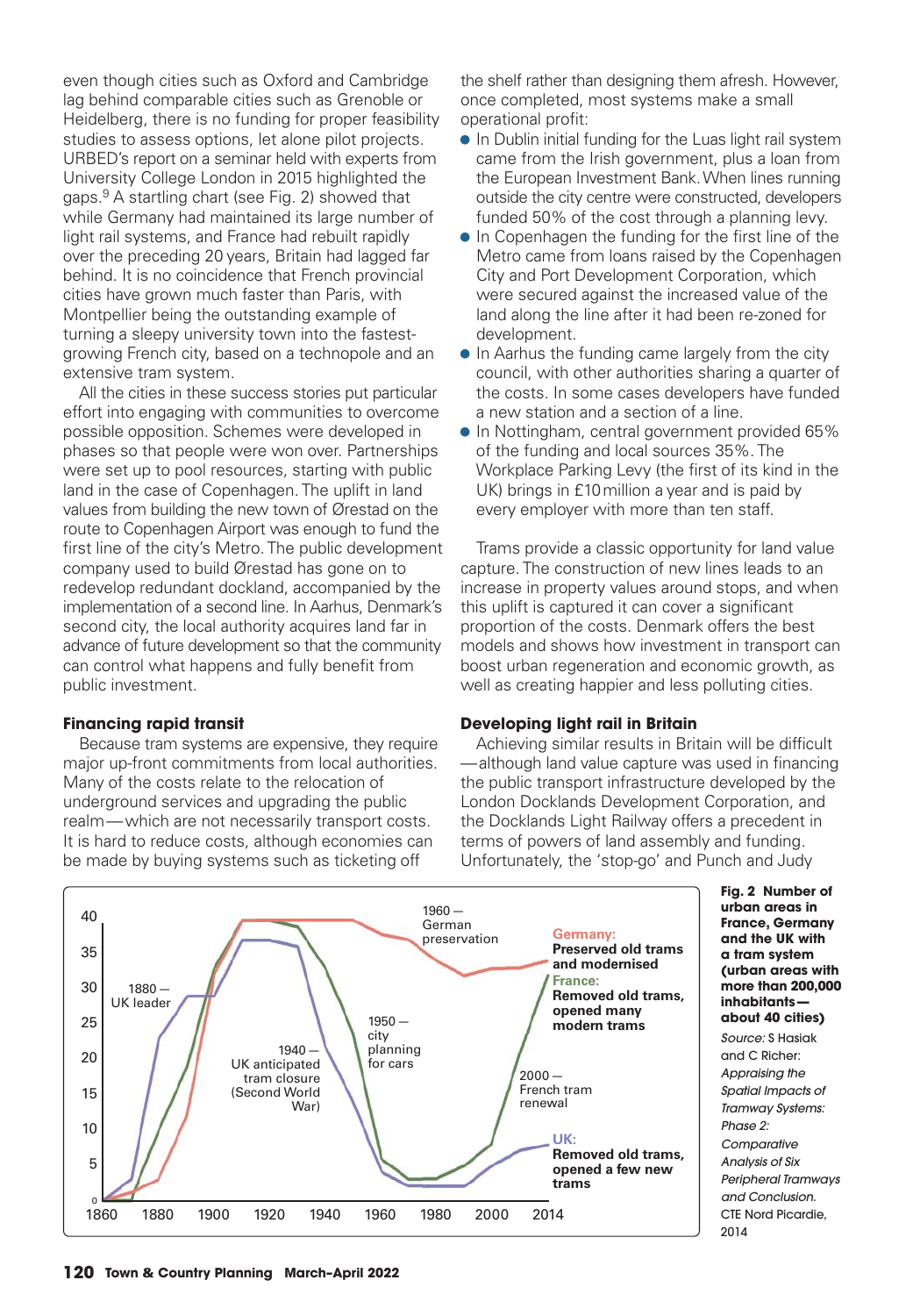

The Aarhus Metro-Denmark offers good models of land value capture, and demonstrations of its benefits

system of British politics renders long-term planning difficult, making it almost impossible to develop the markets and expertise found on the European mainland. This leads to unfeasible proposals such as those found in Cambridge and Bristol, where underground tunnels have been proposed as a way of overcoming opposition. Hope is placed on ingenious and impractical ways to cut costs, rather than on integrating transport and development plans and funding.

 Building new light rail systems is an excessively lengthy process in the UK, typically taking 15-20 years, during which time plans are all too often hit by political swings and financial upsets. This is where cities should make the most of the public transport infrastructure that they have inherited, and go first for interim solutions, rather than waiting for an ideal system that never gets built. To help revitalise our suburbs, Reg Harman and I devised what we call 'Swift Rail', modelled on the *Stadtschnellbahnen* systems found in many German and Swiss cities. This involves operating high-performance urban trains with rapid acceleration on existing (in Great Britain, Network Rail) lines. Swift Rail could also operate on new and re-opened sections of line, with new urban stations — as proposed for the Cowley freight line in Oxford and possibly even for the old route between Oxford and Witney. Studies suggest that the costs could be covered from the uplift in land values.<sup>10</sup>

 Voluntary agreement may be possible. The Witney branch route may be funded from agreements made with the four main adjoining landowners, who stand to benefit from a substantial uplift in the value of their land that such a rail service would bring. However, a Development Corporation is probably needed to focus the work and package funds from interested

organisations over the time needed for implementation, and to avoid what economists call 'free riders'.

The foreseeable financial position in the UK should encourage planners and politicians to rethink local finance, especially given the unfairness of current property taxes and the need to raise funds from those who benefit most from investment, who largely live outside the cities.

 For example, the central belt of Hertfordshire has a population of about one-quarter to one-third of a million. It forms a key commuter belt but is also economically strong in its own right, and has high levels of traffic within and between its many towns and local centres. There have long been suggestions for a transit across this area, and Hertfordshire County Council is currently engaging with the public on a possible scheme. Transport planner Reg Harman has set out a project for a 'Herts Orbital Transit' tramway, combining existing and abandoned railway trackbeds with on-street running through the main towns.11 This has been supported by a major local landowner, Gascoyne Estates, and was discussed at a charette held in September 2021.12 Hertfordshire County Council is working on the development of a cross-county transit system as part of its published transport strategy (although no specific mode has yet been defined).

## **Planning for transformation**

Despite the cutbacks in the national rail system during the 1960s there are still 2,500 stations, many close to town centres, but often poorly integrated with other forms of transport. Some of the cities that face the greatest growth pressures, such as Bristol and Oxford, have spare rail capacity thanks to modern signalling systems, and freight lines that are only